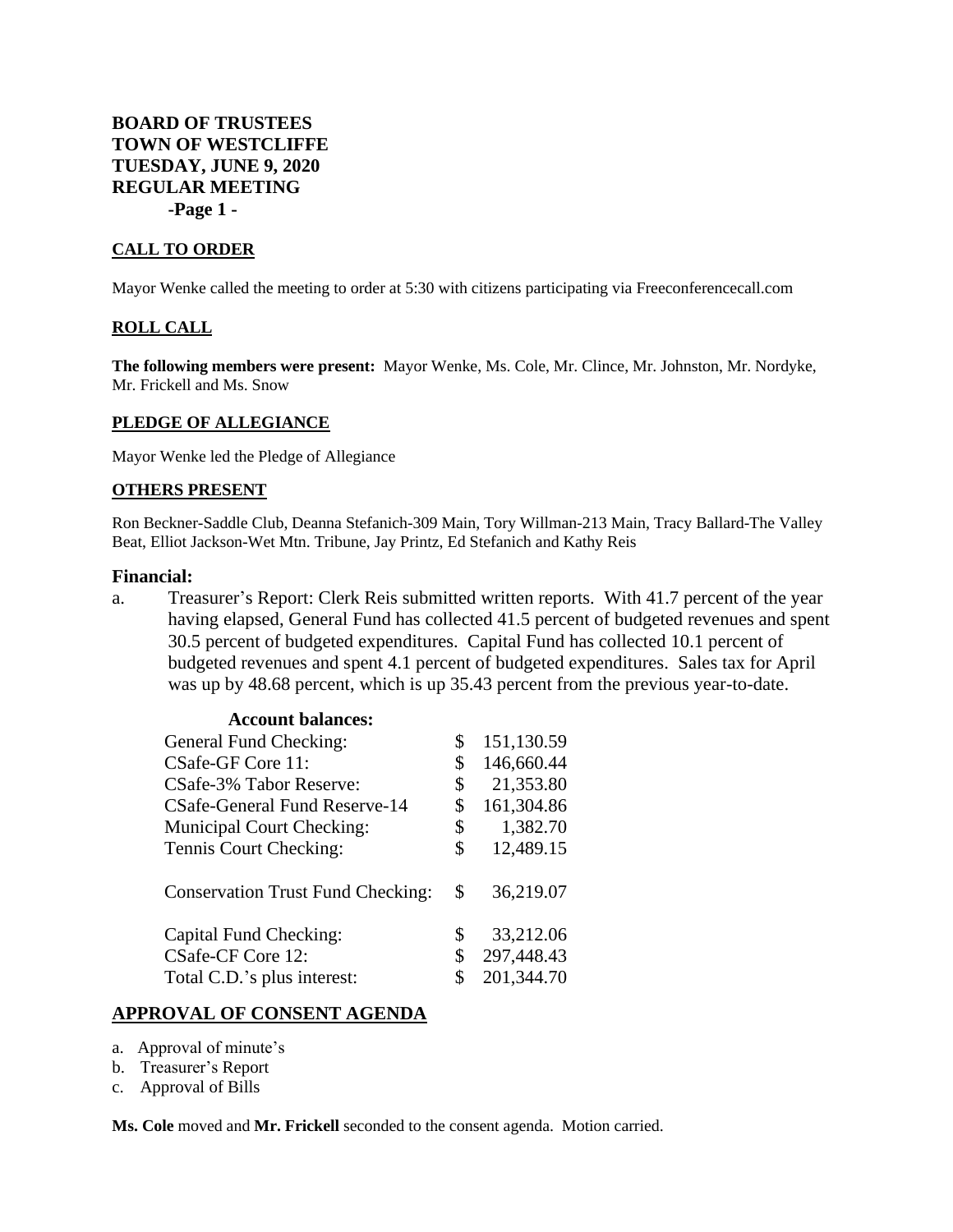## **OLD BUSINESS**

### **a. Consideration of request of extending the Declaration of Emergency.**

Clerk Reis contacted CML and DOLA regarding needing the Declaration of Emergency to qualify for revenue loss grant funding if it should become available. Neither CML or DOLA could not answer that. At this point there aren't any grants available for backfill of revenue for the Town.

It was determined after some discussion the Declaration of Emergency will not be extended. If needed it can be re-instated.

## **NEW BUSINESS**

# **a. Consideration of request to approve Ord. 2-2020 amending Title 4, by the addition of Chapter 8 Seasonal Outdoor Seating for Food Service Establishments Core Business District.**

The State of Colorado has encouraged municipalities to allow outdoor dining. This ordinance from Creede, our attorney modified it for Westcliffe. The ordinance will go into effect immediately after being approved and signed. This will allow our restaurants in the core district to expand into the street.

**ACTION: Mr. Clince** moved and **Mr. Frickell** seconded to approve Ord. 2-2020 amending Title 4, by the addition of Chapter 8 Seasonal Outdoor Seating for Food Service Establishments Core Business District. Motion carried.

# **b. Consideration of request to approve a Modification of Premises for Bootleggers Mercantile at 309 Main Street.**

This is a permanent Modification of Premises application. Deanna Stefanich representing Bootleggers Mercantile explained it is 12'x 12' area on the east side of the building in front of the restrooms in Jess Price Park. They would like to put tables out there. The area in front of the building was approved during the new liquor application process. Alcohol will be served in both areas. There will be a fence around both areas.

It was suggested that the Town sell the abandoned alleyway on both sides of the restrooms to Bootleggers. It needs more consideration in the future. Mayor Wenke asked that this be put on the July Planning Commission agenda for discussion.

**ACTION: Mr. Clince** moved and **Mr. Frickell** seconded to approve the Modification of Premises for Bootleggers Mercantile at 309 Main Street. Motion carried. Mr. Johnston-Nay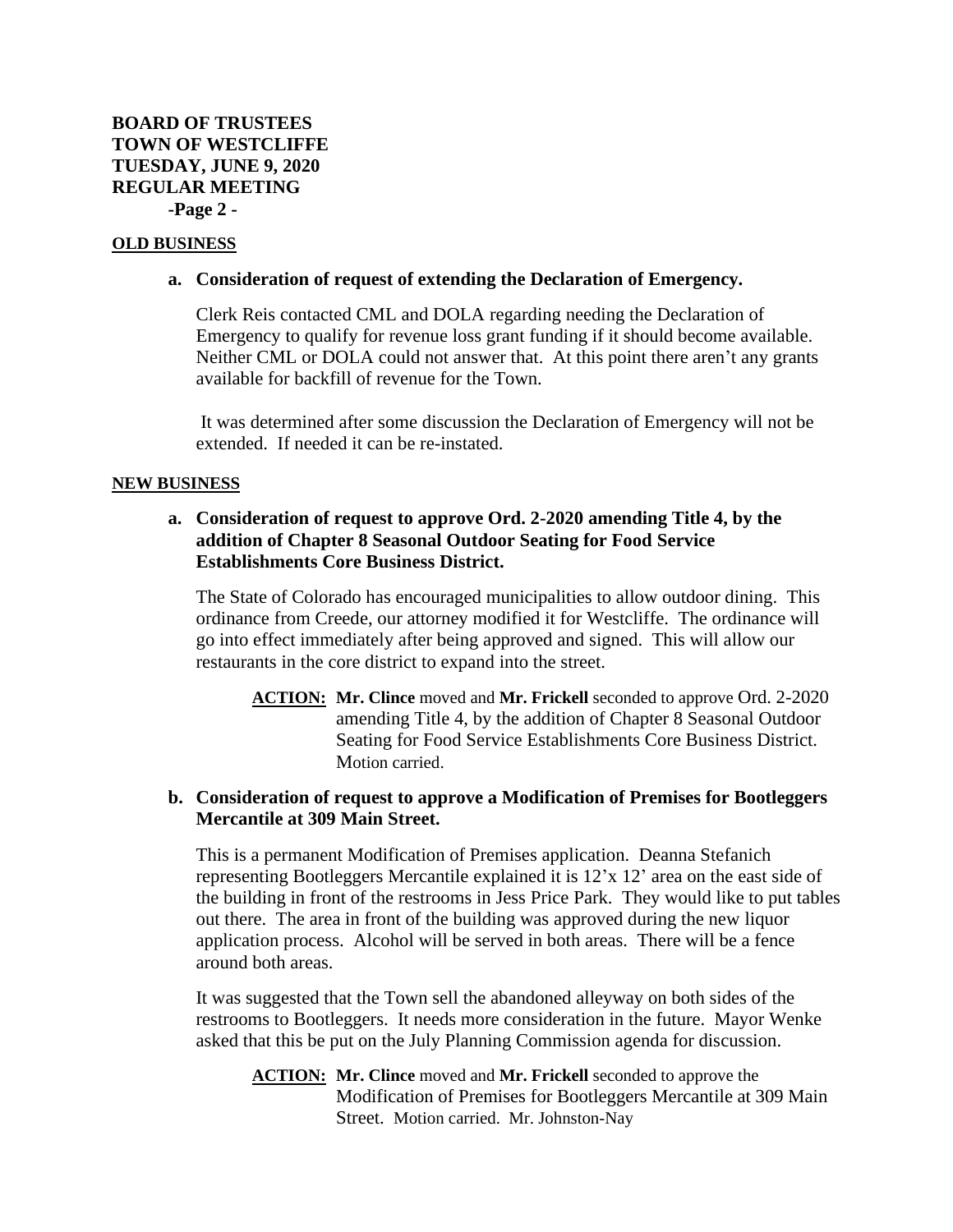# **c. Consideration of request to approve a Temporary Modification of Premises for Chappy's at 213 Main Street.**

Colorado Department of Liquor has expedited the process for this during the pandemic. There isn't an end date to the application as it is temporary. The state will pull it back when the feel the situation warrants it.

Ms. Willman representing Chappy's stated she would like to put a fenced platform in the street. This would allow for sixteen more seats. With the additional seating, six seats will be gained.

Chappy's may begin serving in the outdoor dining as soon as this is approved.

The question came up regarding gift shops being allowed to move into the street. Mayor Wenke explained that would be a separate matter for the board to discuss. There isn't an ordinance allowing this.

Another concern was liability insurance. Attorney Printz stated it is a requirement in the ordinance that was just approved.

The Town will purchase barriers to use for this, the barriers can be used in the future for other Town uses.

**ACTION: Mr. Clince** moved and **Mr. Frickell** seconded to approve the Temporary Modification of Premises for Chappy's at 213 Main Street. Motion carried.

## **d. Consideration of request to approve funds for the rodeo and Special Event Liquor Permit July 17th & 18th-Ron Beckner.**

Mayor Wenke reported that the Rodeo Club had received \$500.00 from the Town earlier this year through the grant process. The Town had approved \$7,500.00 to the Rotary Van Service, they will not be needing all of that due to Covid-19. Clerk Reis has talked to them and was told that the Town could reallocate the \$3,000.00. The Town could give it the Rodeo. Mr. Beckner said \$3,000.00 would be perfect.

The question is, will the rodeo happen? Mr. Beckner stated they put together Wet Mtn. Valley Westcliffe Stampede -PRCA Rodeo guidelines, that will be presented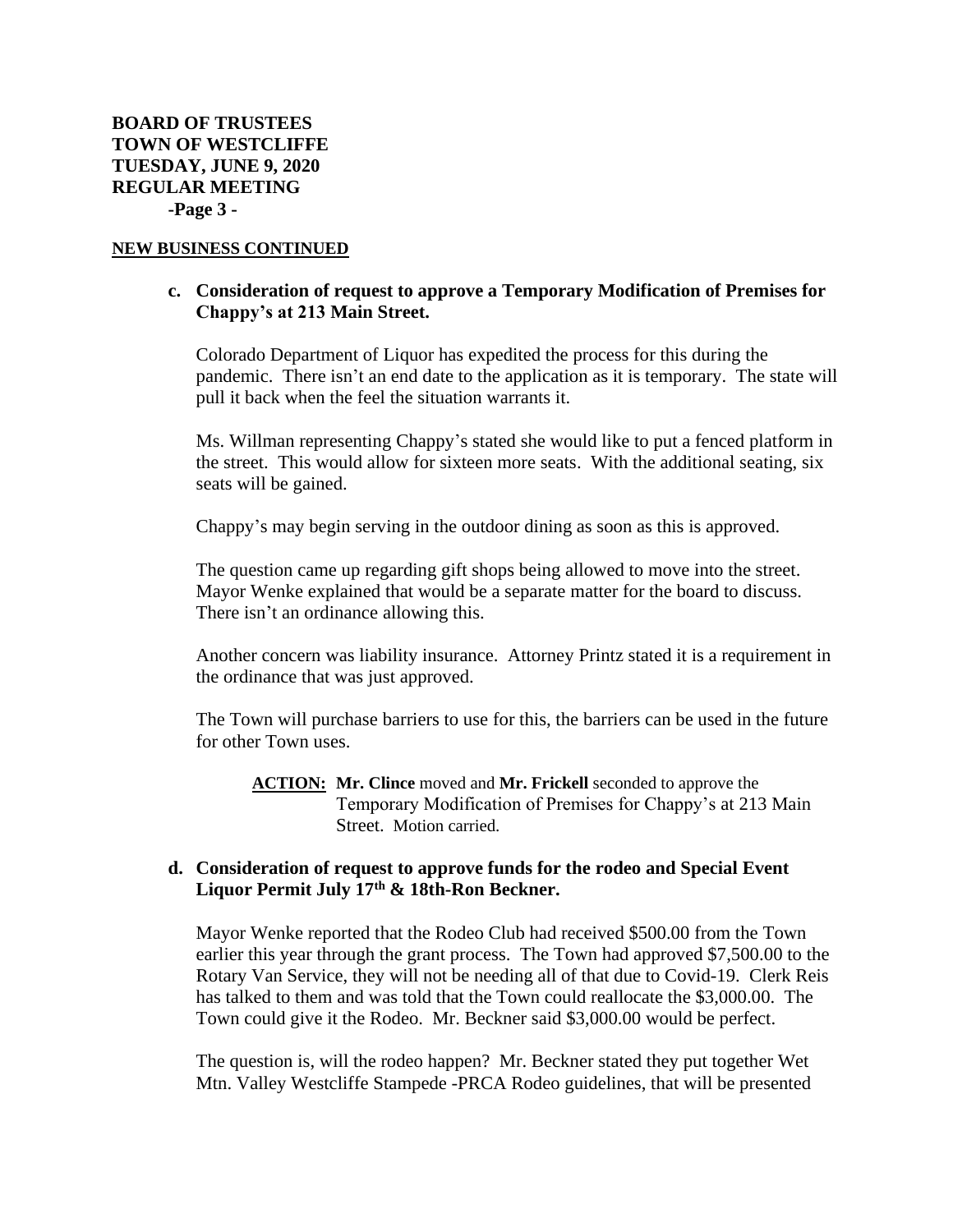# **BOARD OF TRUSTEES TOWN OF WESTCLIFFE TUESDAY, JUNE 9, 2020 REGULAR MEETING -Page 4 -**

#### **NEW BUSINESS CONTINUED**

to our county health officials. We are looking for as much cooperation as we can from that group. There are several references we used here, PRCA Coronavirus Ground Rules Safety Rules and Guidelines, 2020 Cape Creek Rodeo Covid ground rules (the first rodeo to get approved) out of Arizona, The Custer County Public Health application for a variance and the Pueblo County variance and the Colorado Department of Health-guidance for recreational, parks, sports and outdoors.

With the variance there is the ability to have people in the stands but, will also have people sitting in a drive-in type movie environment. A contract has been secured with a company for a giant jumbotron, KLRZ has the capability to transmit the live production. There will be an area set up on the east side of stands where people can drive in and have a  $20 \times 15$  area separated by 7' on each side of the vehicle from another. This will allow them to get out of the car, tune into the radio and watch on a 11' x 20' screen, social distancing and be able to hear it.

There will be sections set-up in the stands for groups of 10, we will ask families to sit together and encourage people to wear masks. Sanitation stations will be set up, cleaning crews. Everything will be disinfected after each performance. The bathrooms will be cleaned every hour.

Rodeos that have happened thus far have not had audiences. The hope is that by the third weekend in July this will be different. They are prepared to have a non-audience event; this is why the money is needed. Top rodeo performers have contacted us and said they will be here if the rodeo goes forward.

A variance has not been applied for yet by the Custer County Public Health. It will be applied for once the WMVSC has all the documents to present to them. The new deadline to make a decision to proceed will be the first of July to see what kind of variance is approved.

It was discussed whether the WMVSC could keep the \$3,000.00 if the rodeo doesn't happen. After further discussion, the board agreed they could keep the funds for needed improvements, such as water and bathrooms.

**ACTION: Mr. Nordyke** moved and **Mr. Clince** seconded to approve a donation of \$3,000.00 to the Wet Mtn. Valley Saddle Club. Motion carried.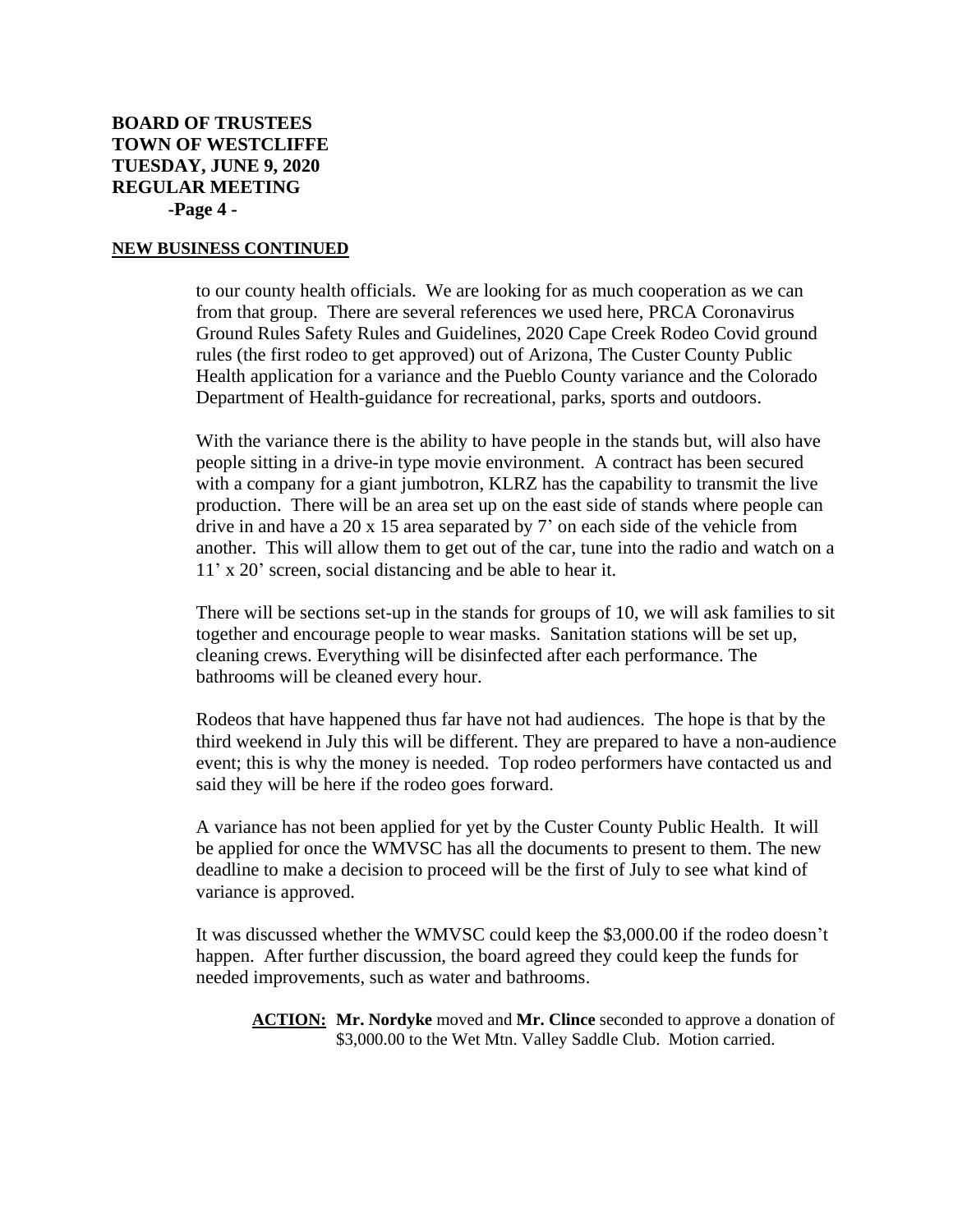# **BOARD OF TRUSTEES TOWN OF WESTCLIFFE TUESDAY, JUNE 9, 2020 REGULAR MEETING -Page 5 -**

#### **NEW BUSINESS CONTINUED**

Mayor Wenke stated normally the Clerk approves these however, Clerk Reis felt due to the situation this should be reviewed and approved by the Board of Trustees. The Board of Trustees are also the Local Licensing Authority.

Mr. Beckner reported that keg beer is not available due to the situation therefore, only canned beer will be sold. The dance will not be held.

There was a concern about people not being responsibly social distancing after drinking. Mr. Beckner's response was that we are asking people to be responsible adults. Signage will be up everywhere and announcements will throughout the event asking people to be respectful.

**ACTION: Ms. Snow** moved and **Ms. Cole** seconded to approve the Special Event Liquor Permit July  $17<sup>th</sup>$  &  $18<sup>th</sup>$ . Motion carried.

# **e. Consideration of request to approve a digital kiosk at 3rd and Main by the Custer County Chamber.**

Mr. Beckner representing the Chamber is asking permission to put a digital kiosk on the south west corner at Third and Main. The kiosk is to show a map of the entire county – every business and non-profit, trails, etc. This will be a touch screen. The kiosk will get the people out of their car and hopefully they will walk through town.

Mayor Wenke was concerned about a rock being thrown through it and will businesses be able to buy an ad to put on it. Mr. Beckner said I'm not sure what we can do about the rocks, it is a durable kiosk, it has internal heating and internal cooling. We won't be selling ads. The Chamber is in discussion with the Tourism Board in hopes to have a partnership. The Tourism Board currently promotes every business. They are offering it at no charge. Why would the Chamber charge when a business gets it free? The Chamber does many other things that bring people into town, such as the car show, the Beckwith Ranch event, the Christmas parade. They would like to add the Sangre Music Festival.

Mr. Beckner further explained that by partnering with the Tourism Board, the kiosk will provided county wide information that people can access. The plan is to put it on the corner of Third and Main on the south west corner at Highway 69 and 96. We have talked with the owner of the building, he has no problem with it being up against the building, and will also provide the electricity.

One concern was the kiosk would be in CDOT right-of-away. The Planning Commission had reviewed the request and recommended approval.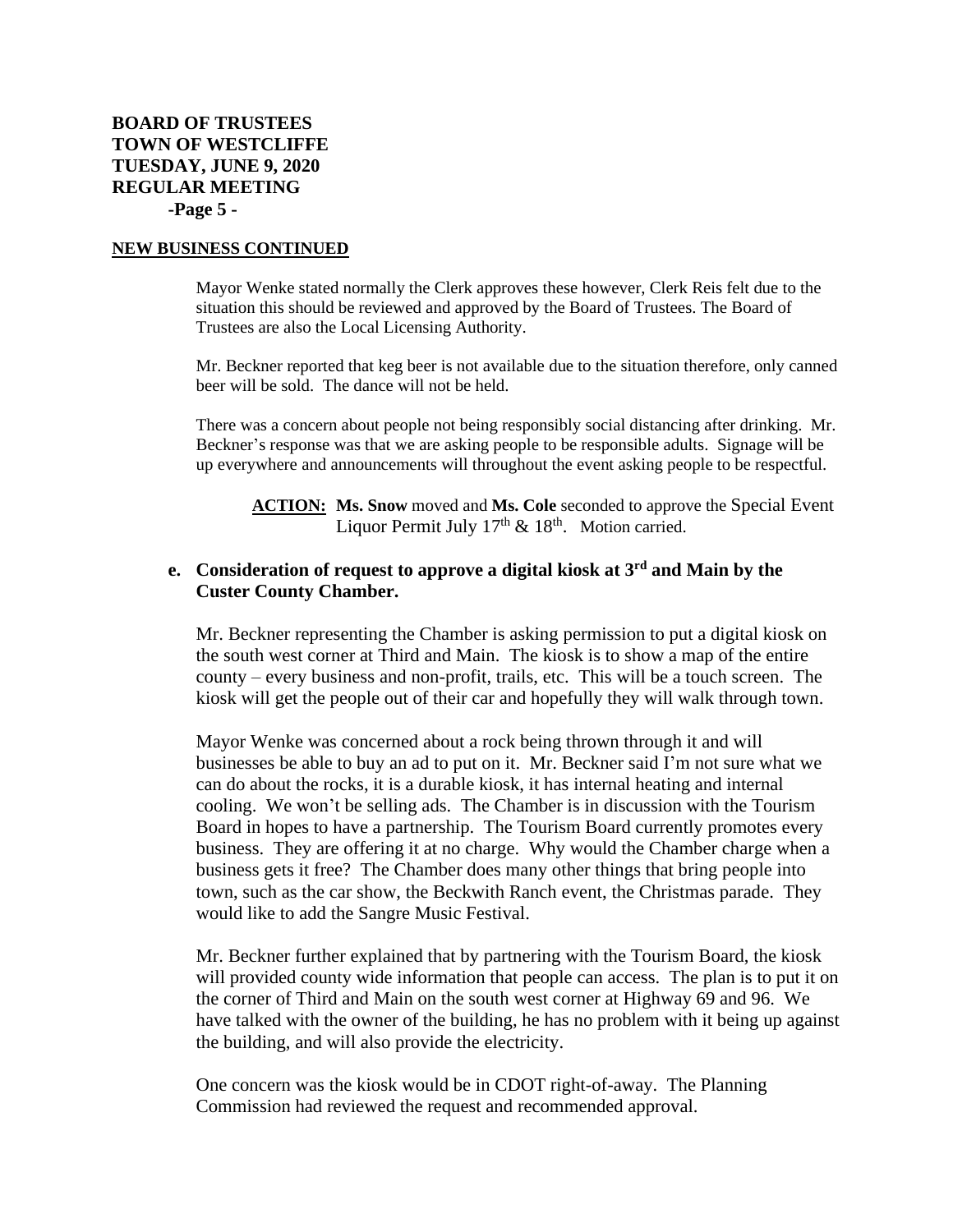Another concern was that the kiosk may not cause tourists to stop, it may not be a good idea. Mr. Beckner's hope is that it will catch their attention, causing them to park, look, walk and shop in the business district.

He further explained that approval is needed if it is put on the outside of the wall in the Town right-of-way. The cost and maintenance will be paid for by the Chamber of Commerce.

Mayor Wenke would like to make sure that CDOT doesn't have any concerns or objections.

Another question was regarding the Town's sign code. There have been issues with back lit signs in the past. It isn't a sign; it is a computer. The attorney will need to review the ordinance to see if it allows this and may need amended.

The Chamber currently doesn't have the funds to purchase it. The thought is to have the businesses donate, the screen saver would say, "This is brought to you by (businesses that donate).

Mayor Wenke stated the ordinance will need amended to allow it. Mr. Beckner left the meeting.

It was suggested to attach this on the building, making this a non-issue. Ms. Snow reported that they wanted to place it by the half wall.

The question was should it be tabled until it has been determined where it will be put. If it is on private property all that needs to be addressed is the sign ordinance, if it is on Town property the Board of Trustees need to approve it. We need more clarification of where it is going to be placed, etc. Mayor Wenke asked the staff to contact Mr. Beckner regarding this.

Attorney Printz pointed out there are other signs that are back lit in businesses on Main Street. After more discussion it was decided to table this.

Mayor Wenke asked that the staff look at different communities' sign code and put this on the next Planning Commission agenda.

More discussion ensued regarding reviewing Title 10 and other code to help our businesses.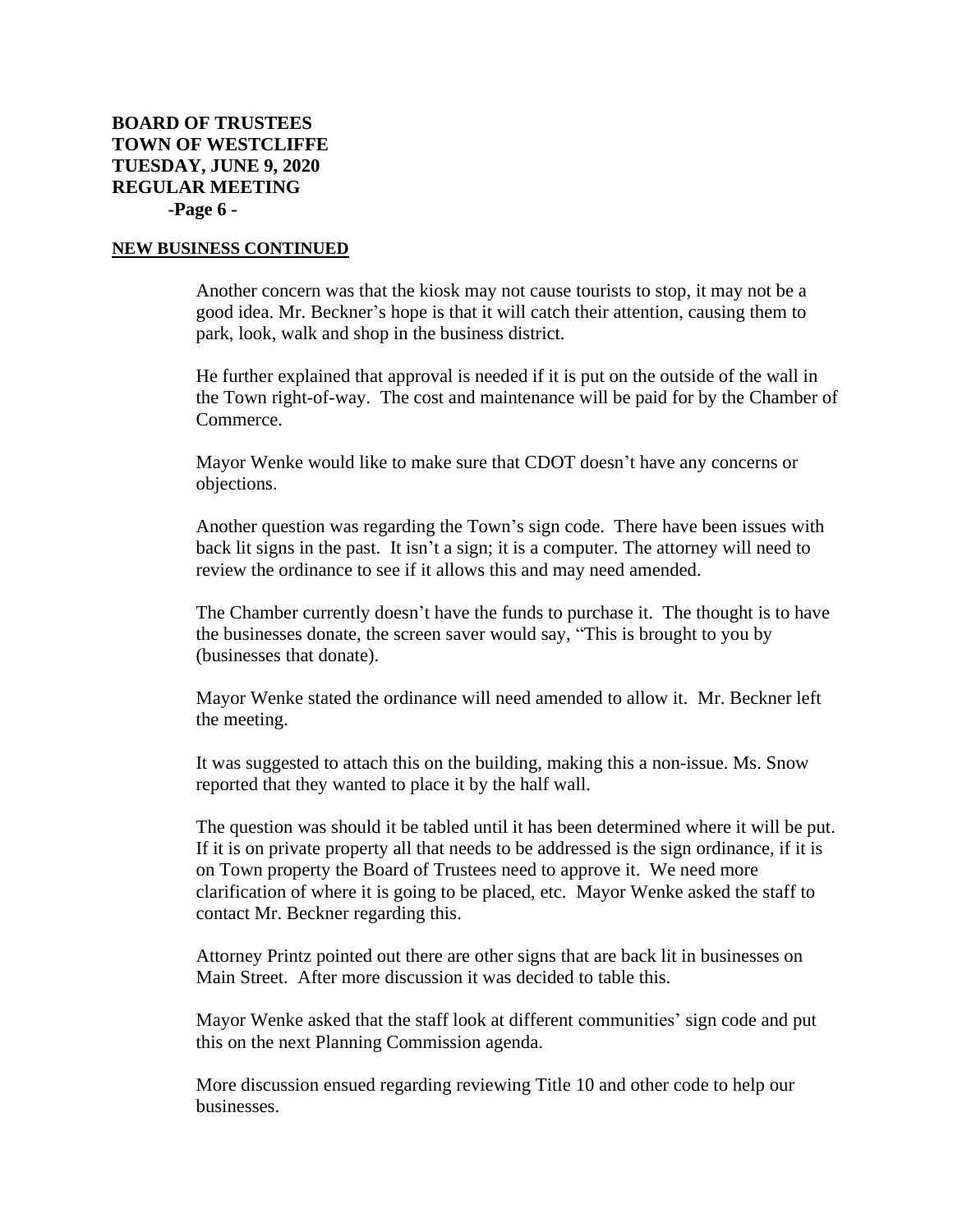**ACTION: Mayor Wenke** moved and **Mr. Nordyke** seconded to approve a digital kiosk at Third and Main on the southwest corner on Town Property by the Custer County Chamber of Commerce and to modify the Town sign code to allow it. Mayor Wenke and Mr. Nordyke agreed to withdraw the motion. Motion withdrawn.

## **f. Consideration of request to form a Home Rule Town research committee-Brian Clince.**

Mr. Clince explained that he has been looking at this. There are 97 municipalities in the state that are Home Rule. We would need to create a Home Charter lining out what direction we want our Town to go. It is a long drawn out process. At this time, he is willing to withdraw this. CML would do a presentation for this. We aren't ready to do this right now. It would need to be voted on by the voters, the next election is in 2022. The board agreed to put it on the September agenda.

# **g. Consideration of approving the Colorado Retirement Association participation agreement.**

The name has been changed; therefore, our agreement needs amended. There is a Roth option now being offered for the employees allowing them to pay the tax now rather than later, there isn't a cost to the Town. The staff agreed that it would be good for them in the future.

**ACTION: Ms. Snow** moved and **Ms. Cole** seconded to approve the Colorado Retirement Association participation agreement and the opt in option for the Roth Deferral Plan. Motion carried.

### **h. Presentation of projected 2020 revised budget**

Clerk Reis reported this is just a beginning point and estimate of the revenues that we may loose and reflects budget possible budget cuts. We don't have enough data points at this point. We don't know the full extent of the revenue losses we may have. In the beginning most tourism-based communities estimated 25% to 75% revenue loss. We have already lost park usage fees; the Highway Users Tax will be down. We are hoping not to go into the Town's reserves due to not knowing what 2021 will bring. The Mayor suggested we look at this at the budget workshop in the fall. We will have a revised budget at that time.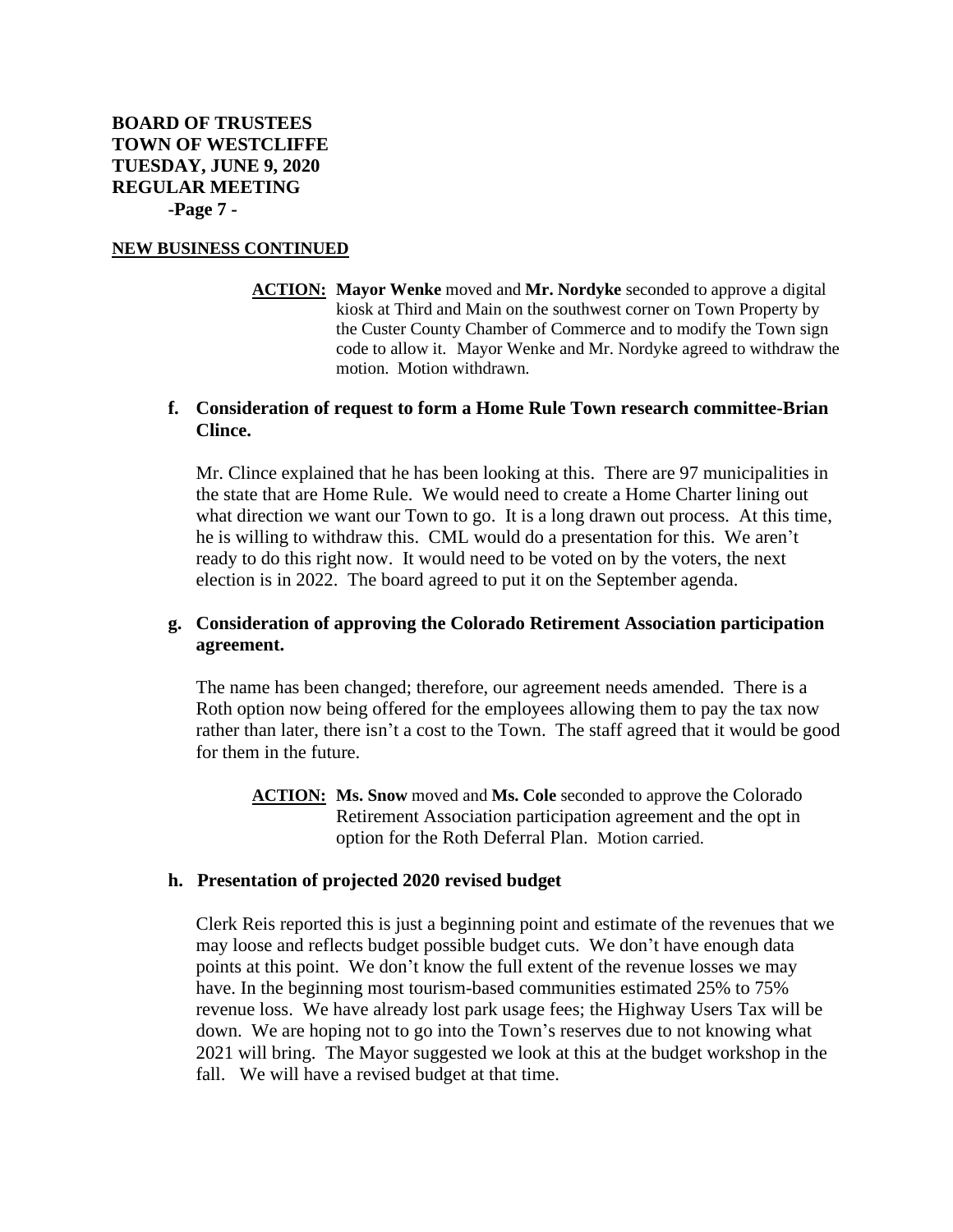Ms. Snow felt we haven't seen the financial impact yet due to the cancelation of all the different events.

# **i. Consideration of request to approve a State of Colorado Intergovernmental Agreement (Non-Expenditure)**

Mayor Wenke reported that this is just informational. The Custer County Commissioners will sign it. Both Towns will have to approve it.

# **j. Consideration of request to approve Ord. 3-2020 amending the Westcliffe Zoning Map.**

Mayor Wenke explained this is for the de-annexation of the Haga property. Clerk Reis contacted Ileen Squire; Silver Cliff has approved the annexation.

**ACTION: Mr. Clince** moved and **Mr. Nordyke** seconded to approve Ord. 3-2020 amending the Westcliffe Zoning Map. Motion carried.

### **STAFF & COMMITTEE REPORTS**

#### **a. Report from Town Clerk**

**Park Usage Fees**- Clerk Reis asked if the board wanted us to waive all park usage fees during the pandemic. We consulted with Attorney Printz; we can't process permits for groups over ten at the time due to the State rules. The board agree that we should not waive the fees.

**Elected Officials Training** – Every two years we are required to have this training. Sam Light with CIRSA can do a video conference on several dates in June. After discussion the board felt this should be rescheduled for the fall.

### **b. Report from Town Manager**

Mr. Stefanich reported we are contracted with Rocky Mtn. Chip Seal some areas of Town beginning next week. We surveyed the streets and these are the ones that need it the most.